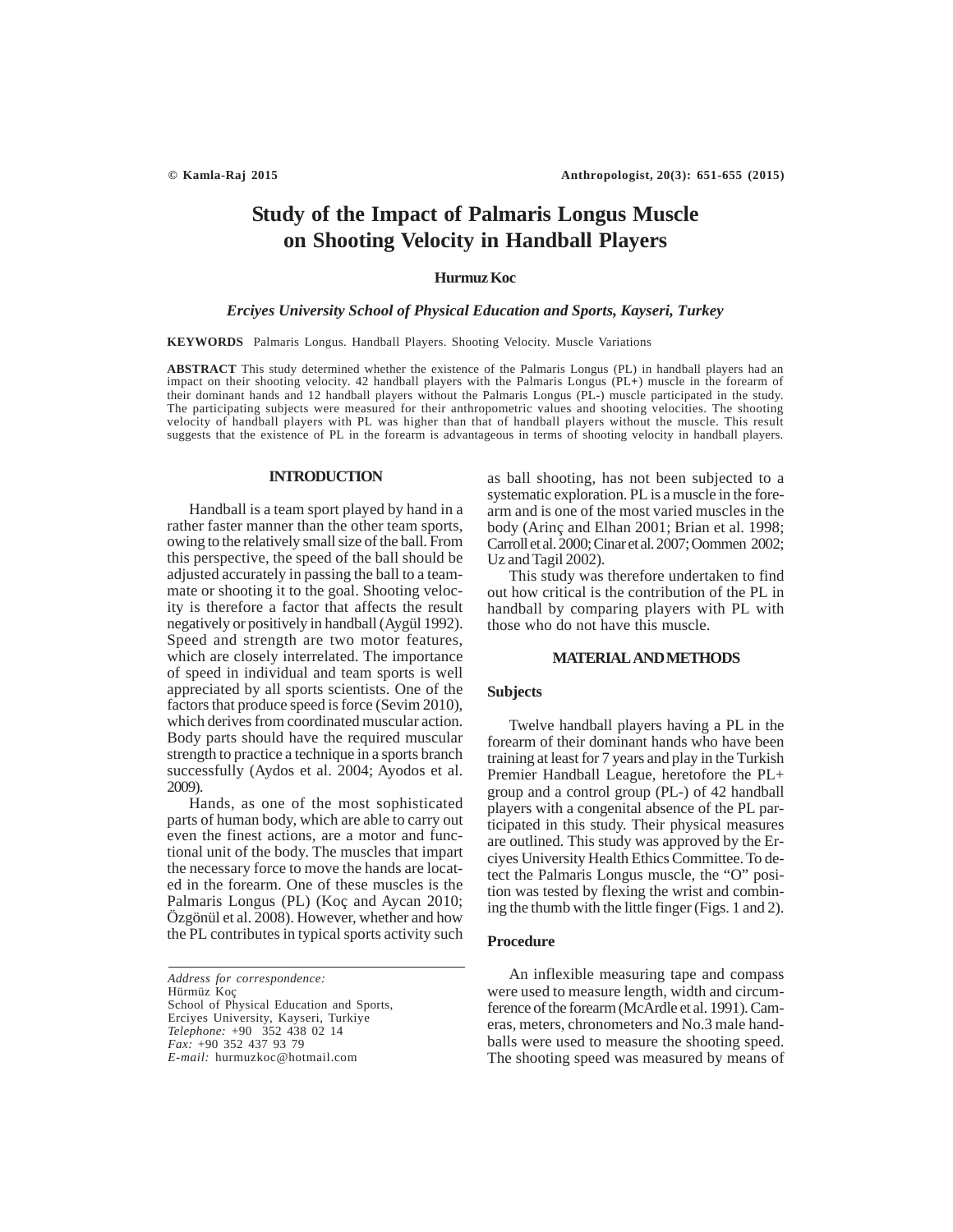

cameras that record from various angles. Camera 1 recorded the instant when the ball left the hand, Camera 2 recorded the travelling time of the ball, and Camera 3 recorded the instant when the ball passed the line at 28 meters. Athletes made a pivot-step basic shot, and the time that elapsed from shooting of the ball towards the 28-meter line and the touchdown of the ball was recorded in terms of seconds. The values acquired were processed using the formula: "Velocity  $(v) =$  distance  $(s)$  / time  $(t)$ " to find the average shooting speed of handball players.

### **Statistical Analyses**

Measurement results were presented in mean (M) and standard deviation (SD). Student t-test for independent samples was used for comparison of groups. The Shapiro-Wilk test was used to determine if the dependent variables were normally distributed. The direction and power of relationship between shooting velocity and forearm, and forearm in contracted position was determined by the Pearson correlation coefficient.



Fig. 1. Palmaris longus muscle is present Fig. 2. Palmaris longus muscle is missing

In evaluation of the data, the SPSS (Statistical Package for the Social Sciences) software was used and the p<0.05 value was considered to be significant.

# **FINDINGS**

Table 1 shows that when compared the two groups ((PL+ and PL-), no significant differences were found between PL+ and PL- players for the anthropometric measurements.

When the two groups  $(PL+$  and  $PL-)$  were compared for of upper-arm length and forearm circumference (in flexed position) than significant inter-group differences were observed as shown in Table 2

From Table 3, it has been found that that PL+ players had a significantly higher shooting velocity compared to their PL- counterparts.

When Table 4 is examined, it outlines a number of correlation coefficients. The relationship between shooting velocity and forearm in contracted position was analyzed by "Pearson correlation coefficient". This analysis indicated that

*Variables Group n Mean±SD t p Age (year)* PL**+** 42 21.28±2.99 1.146 0.269 PL- 12 22.24±1.61 *Height (cm)* **PL**+  $42$   $181.24\pm3.78$   $-0.499$  0.623<br>**PL**-  $12$   $181.78\pm3.46$  $181.78 \pm 3.46$ <br> $81.24 \pm 8.42$ *Body weight (kg)* **PL+**  $42$   $81.24\pm8.42$  0.698 0.491<br>**PL-**  $12$   $79.64\pm7.19$ PL<sub>-</sub> 12 79.64±7.19<br>PL+ 42 23.89+2.30 *BMI (kg/m2 )* PL**+** 42 23.89±2.30 -0.002 0.998 PL- 12 23.90±2.40

**Table 1: Physical measurement of handball players**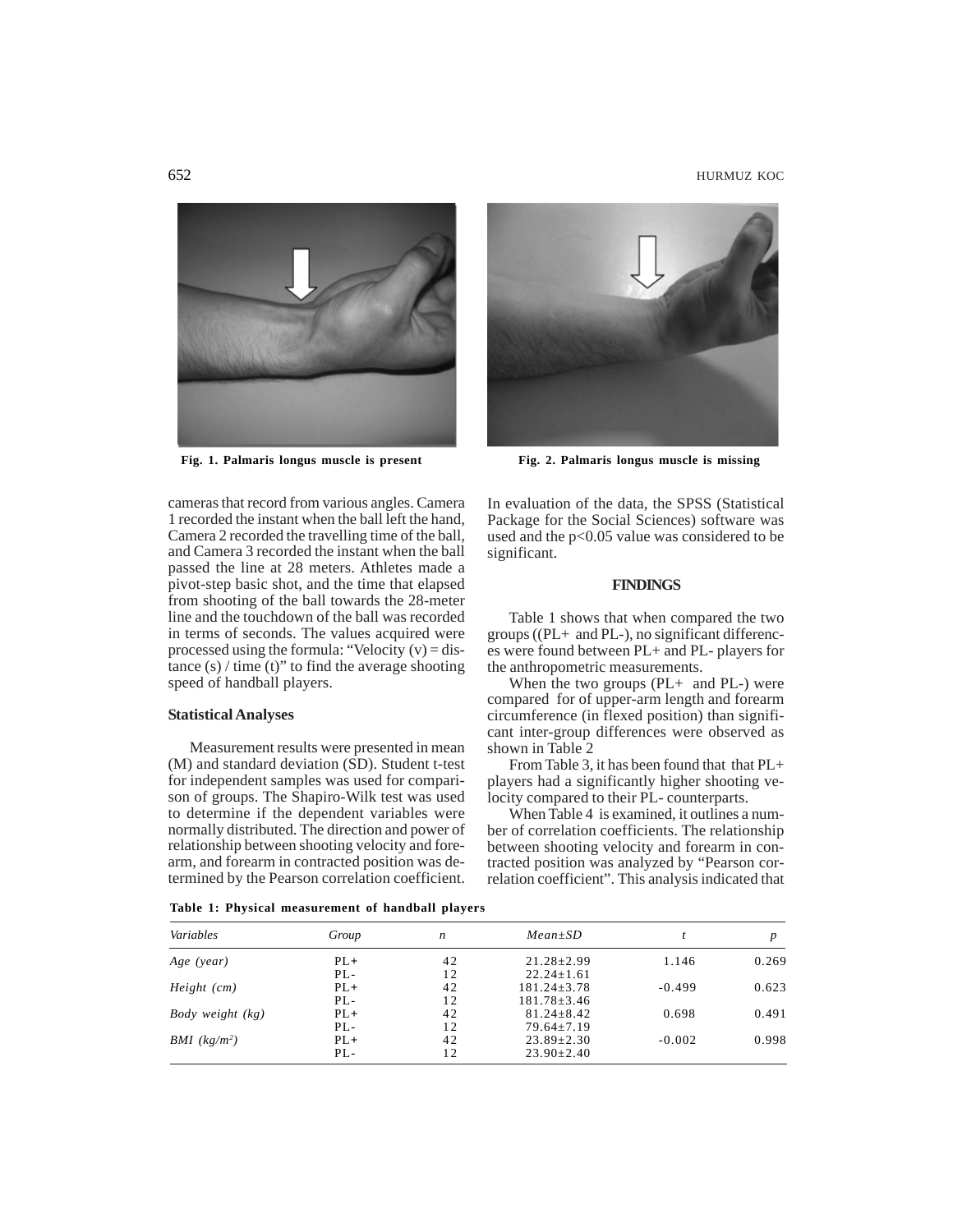### PALMARIS LONGUS 653

|  | Table 2: Height, circumference and width measurements of handball players |  |  |  |
|--|---------------------------------------------------------------------------|--|--|--|
|  |                                                                           |  |  |  |

| Variables                        | Group  | n  | $Mean \pm SD$    |          |           |
|----------------------------------|--------|----|------------------|----------|-----------|
| Upper arm length (cm)            | $PL+$  | 42 | $33.78 + 2.13$   | 3.812    | $0.000**$ |
|                                  | $PL -$ | 12 | $30.85 \pm 3.50$ |          |           |
| Front arm length (cm)            | $PL+$  | 42 | $30.57 \pm 3.43$ | $-1.909$ | 0.061     |
|                                  | $PL -$ | 12 | $28.69 \pm 3.14$ |          |           |
| Front arm (cm)                   | $PL+$  | 42 | $27.88 \pm 1.54$ | 1.512    | 0.148     |
|                                  | $PL -$ | 12 | $27.00 \pm 2.00$ |          |           |
| Front arm (Position muscle) (cm) | $PL+$  | 42 | $30.75 + 1.24$   | 2.535    | $0.019*$  |
|                                  | PL-    | 12 | $29.78 \pm 1.25$ |          |           |

\* The correlation is significant at the level of  $p<0.05$ . \*\* The correlation is significant at the level of  $p<0.01$ .

**Table 3: Shooting velocities of handball players**

| Variables                   | Group<br>n |    | $Mean \pm SD$    |          |           |  |
|-----------------------------|------------|----|------------------|----------|-----------|--|
| 28 m Distance Time (sn)     | $PL+$      | 42 | $1.38 \pm 0.15$  | 4.448    | $0.000**$ |  |
|                             | $PL -$     | 12 | $1.79 + 0.33$    |          |           |  |
| Shooting Velocity $(m\sin)$ | $PL+$      | 42 | $20.21 + 2.25$   | $-4.796$ | $0.000**$ |  |
|                             | $PL -$     | 12 | $15.58 \pm 3.09$ |          |           |  |

\*\* The correlation is significant at the level of  $p<0.01$ .

# **Table 4: Pearson correlation**

| Variables                          |                   | Upper<br>arm<br>length<br>(cm) | Front<br>arm<br>length<br>(cm) | Front<br>arm<br>(cm) | Front<br>arm<br>( <i>Position</i> )<br>muscle)<br>(cm) | 28 <sub>m</sub><br><b>Distance</b><br>Time<br>(sn) | <b>Shooting</b><br>Velocity<br>$(m\sqrt{sn})$ |
|------------------------------------|-------------------|--------------------------------|--------------------------------|----------------------|--------------------------------------------------------|----------------------------------------------------|-----------------------------------------------|
| Upper Arm Length (cm)              | 1<br>$\mathbf{r}$ | $0.446**$                      | $-0.122$                       | $-0.359**$           | $0.555***$                                             | $-0.529*$                                          |                                               |
|                                    | p                 |                                | 0.000                          | 0.356                | 0.005                                                  | 0.000                                              | 0.000                                         |
|                                    | $\mathbf n$       | 54                             | 59                             | 59                   | 59                                                     | 59                                                 | 55                                            |
| Front Arm Length (cm)              | $\mathbf{r}$      | $0.446**$                      | 1                              | $-0.375**$           | $-0.558**$                                             | $0.388**$                                          | $-0.389**$                                    |
|                                    | p                 | 0.000                          |                                | 0.003                | 0.000                                                  | 0.002                                              | 0.003                                         |
|                                    | $\mathbf n$       | 54                             | 54                             | 59                   | 59                                                     | 59                                                 | 55                                            |
| Front Arm (cm)                     | r                 | $-0.122$                       | $-0.375**$                     | 1                    | $0.784**$                                              | $-0.242$                                           | $0.270*$                                      |
|                                    | p                 | 0.356                          | 0.003                          |                      | 0.000                                                  | 0.064                                              | 0.046                                         |
|                                    | $\mathbf n$       | 54                             | 54                             | 54                   | 59                                                     | 59                                                 | 55                                            |
| Front Arm (Position<br>Muscle)(cm) | $\mathbf{r}$      | $-0.359**$                     | $-0.558**$                     | $0.784**$            | -1                                                     | $-0.498**$                                         | $0.492**$                                     |
|                                    | p                 | 0.005                          | 0.000                          | 0.000                |                                                        | 0.000                                              | 0.000                                         |
|                                    | $\mathbf n$       | 54                             | 54                             | 54                   | 54                                                     | 59                                                 | 55                                            |
| 28 m Distance Time (sn)            | $\mathbf{r}$      | $0.555***$                     | $0.388**$                      | $-0.242$             | $-0.498**$                                             | 1                                                  | $-0.986**$                                    |
|                                    | p                 | 0.000                          | 0.002                          | 0.064                | 0.000                                                  |                                                    | 0.000                                         |
|                                    | $\mathbf n$       | 54                             | 54                             | 54                   | 54                                                     | 54                                                 | 55                                            |
| Shooting Velocity (m/sn)           | $\mathbf{r}$      | $-0.529**$                     | $-0.389**$                     | $0.270*$             | $0.492**$                                              | $-0.986**$                                         | 1                                             |
|                                    | p                 | 0.000                          | 0.003                          | 0.046                | 0.000                                                  | 0.000                                              |                                               |
|                                    | $\mathbf n$       | 54                             | 54                             | 54                   | 54                                                     | 54                                                 | 54                                            |

\* The correlation is significant at the level of  $p<0.05$ . \*\* The correlation is significant at the level of  $p<0.01$ .

there was a strong correlation (0.75–1.00) between the "shooting velocity" and "forearm in contracted position" (p<0.01).

# **DISCUSSION**

As a conclusion of this study, which was carried out in order to determine how frequently

the Palmaris Longus muscle exists in handball players and whether this muscle has an impact on the shooting speed of handball players having this muscle, the findings support that there are differences between the two groups and it is an advantage in shooting power for handball players who have the Palmaris Longus muscle. The fact that there is no previous study on this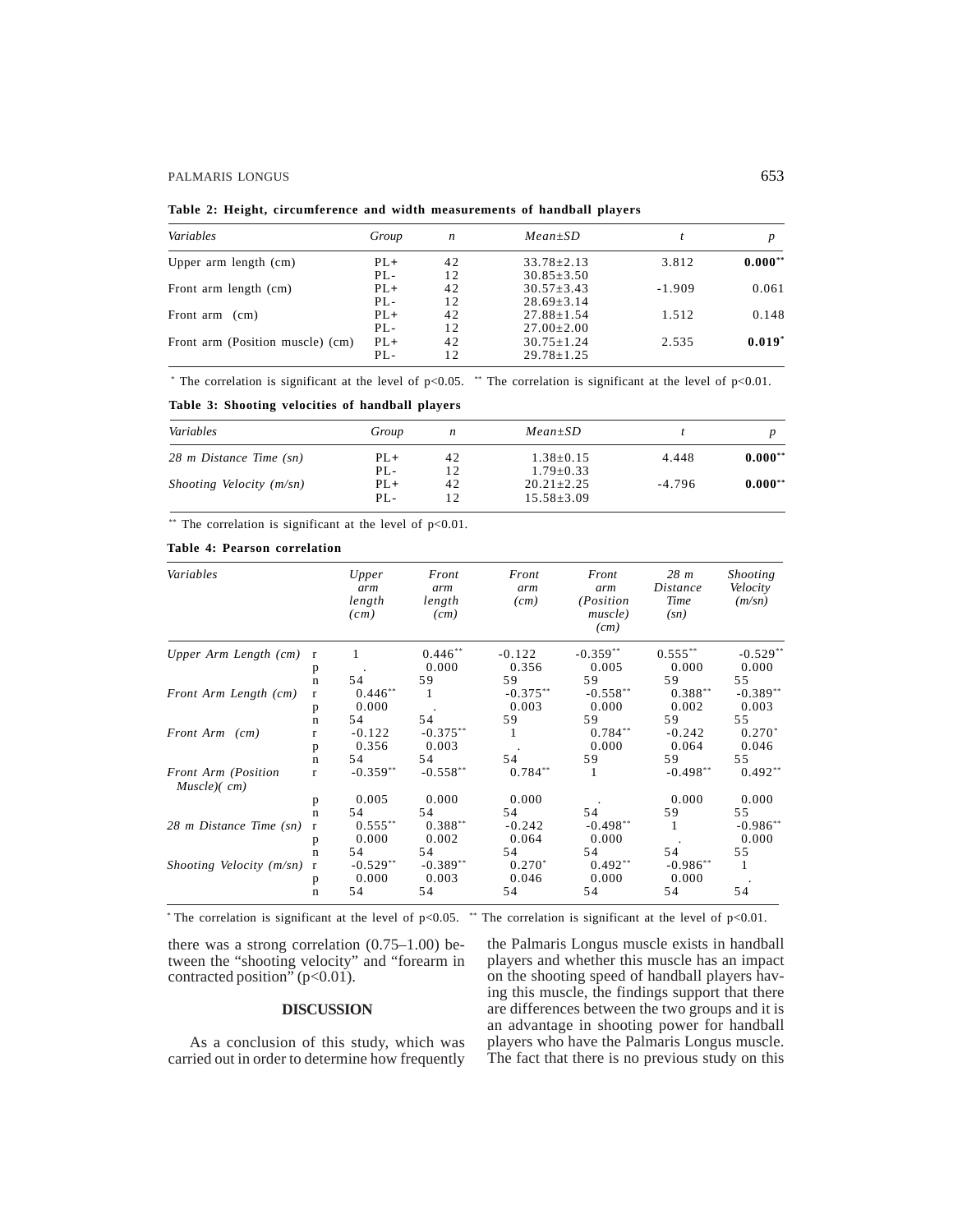topic turns up the importance of the study. Nevertheless it also limits the study. Various authors have stated that this muscle has different abnormalities (Açikel et al. 2007; Aycan and Balkar 1991; Baldi et al. 2005; Bencteux et al. 2001; Perçin and Çimen 1994; Van Gils 2000).

Tillaar et al. (2004) observed in a study on 20 male and female handball players at the average age of 20 that the maximum shooting speed was 23,2 m/sec for males and 19,1m/sec for females. Gorostiaga et al. (2005) figured out in the outcome of a study on 30 elite and amateur handball players that the basic side-step shooting speed was 23.8±1.9m/sec for elite players and 21.8±1.6 m/sec for amateur players while the jump-shot speed was 25.3±2.2m/sec for elite players and  $22.9 \pm 1.4$  m/sec for amateur players, and stated that there might be a correlation between the muscular power and shooting speed in elite handball players, however this correlation might be different in amateur handball players. There are differences in functions of the fibrils in the muscular structures of individuals. It is known that the fast-twitch and slow-twitch fiber types are at the same amount during babyhood (Fox et al. 1999). However, these fiber types cannot be converted to one another, and can only be developed in line with the requirements of the sports branch the individual pursues (Bilge and Tunçel 2004). The fast-twitch fiber type is dominant in motions that require explosive force (Sevim 2010). This is because this type of fiber contracts faster by its nature and its contracting force is higher (Sönmez 2002).

In another study conducted, the researchers examined the flexion power and clutch power of athletes with and without the Palmaris Longus in different sports branches and found out that the group with a Palmaris Longus muscle had a greater flexion power and clutch power than the group without Palmaris Longus did (Koç and Aycan 2010; Özgönül et al. 2008; Sanal 2006), Koç et al. (2006) indicate that the shooting speed of handball players goes up due to the increase in the muscular volume as a result of regular passing and shooting exercises.

### **CONCLUSION**

In conclusion, this study has revealed that the shooting speed is different in handball players with and without the Palmaris Longus muscle in the forearm. The very existence of the Palmaris Longus muscle is an advantage for handball players, in addition to the exercises to improve the muscular power for an improved shooting speed. From this point of view, having the Palmaris Longus muscle in the forearm plays a significant role in handball when passing the ball and making the goal kick. Therefore, in handball player selections where the candidates are primarily asked to shoot by using their forearms, existence or non-existence of the Palmaris Longus muscle can serve as a good selection criterion. The researchers are of the opinion that existence or non-existence of the Palmaris Longus muscle can be set as a pre-condition in handball player selections.

#### **REFERENCES**

- Açikel C, Ülker E, Karagöz H, Çeliköz B 2007. Effortrelated compression of median and ulna nerves as a result of reversed three-headed and hypertrophied Palmaris Longus muscle with extension of Guyon's Canal. *Scand J Plast Reconstr Surg Hand Surg,* 41: 45-47.
- Arinc K, Elhan A 2001. *Anatomy*. V.1 Ankara University Anatomy Department. Ankara: Günes Bookshop, P.129.
- Aycan K, Balkar FM 1991. Palmaris Longus anomalies in terms of anatomic and clinical examination. *Erciyes Medical Journal,* 13: 108-112.
- Aydos L, Pepe H, Karakus H 2004. The research of relative force evaluations in some team and individual. *Gazi University Kirsehir Faculty of Education*, 5: 305-315.
- Aydos L, Tas M, Akyüz M, Uzun A 2009. Investigation of the relationship between strength and some anthropometric parameters in young elite wrestlers. *Atabesbd,* 11: 1-10.
- Aygül A 1992. *The Comparison of Jumping, Agility, Arm Strength and General Endurance Features of Handball, Volleyball and Basketball Player*. Master's Thesis. Bursa: Uludag Üniversity Graduate School of Health Sciences
- Baldi SV, Hug U, Jandali AR, Meyer VE 2005. Painful tendon insertion anomaly of the palmaris longus muscle in a professional cellist. *Handchir Mikrochir Plast Chir,* 37: 415-417.
- Bencteux P, Simonet J, Ayoubi L, Renard M, Attignon I, Dacher JN, Thiebot J 2001. Symptomatic Palmaris Longus muscle variation with MRI and surgical correlation: Report of a single case. *Surg Radiol Anat,* 23: 273-275.
- Bilge M. Tunçel F 2004. An investigation of the relationship between peak anaerobic power–Capacity and body composition in handball players. *Gazi Journal of Physical Education and Sports Sciences,* 8: 67- 76.
- Brian S, Polesuk MD, Clyde A, Helms MD 1998. Hypertrophied Palmaris Longus muscle's pseudomass of the forearm MR appearance case report and review of the literature. *Radiology,* 7: 361- 362.